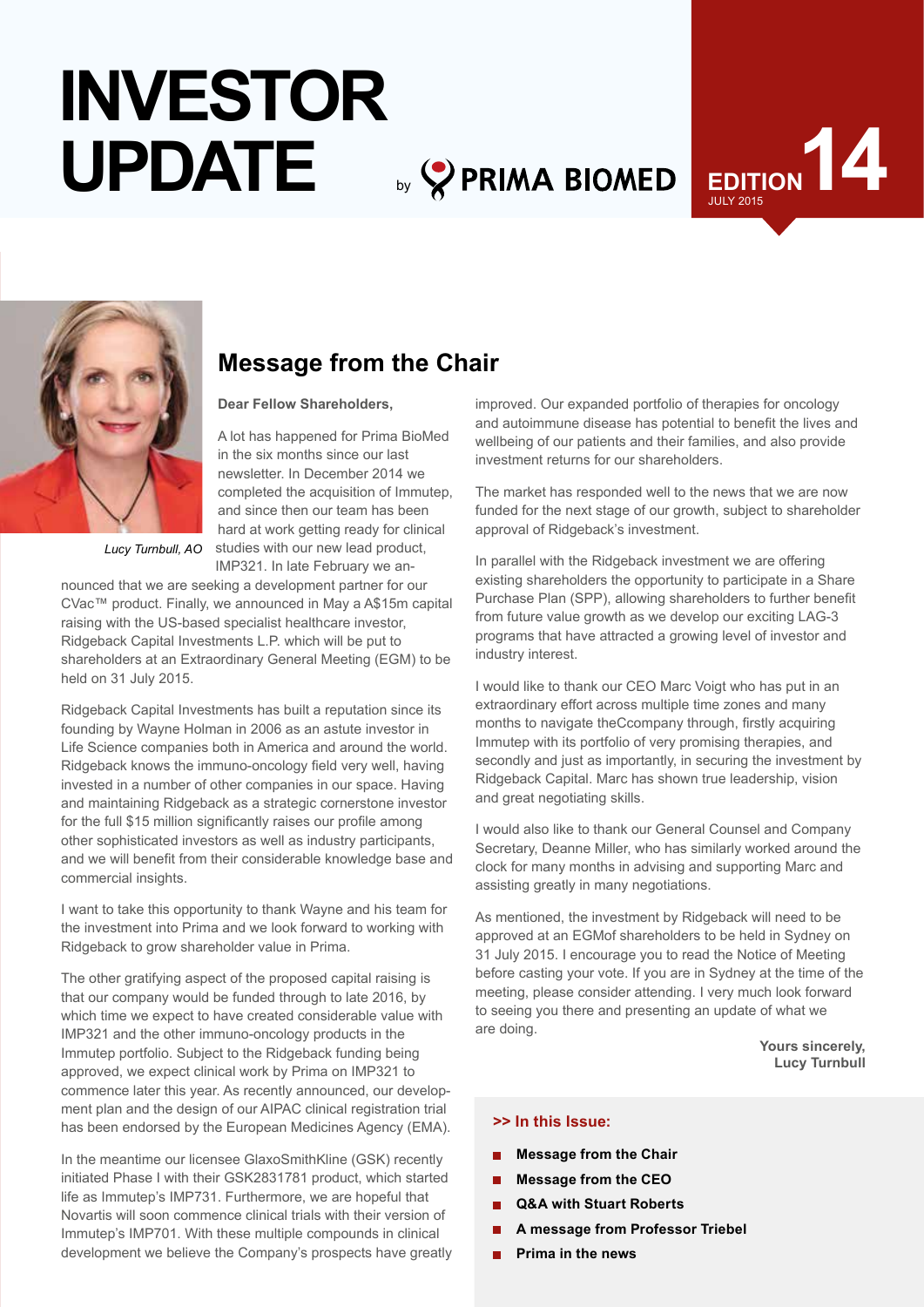



*Marc Voigt, CEO*

# **Message from the CEO**

### **Dear Fellow Shareholders,**

As Lucy has noted, we have seen many changes in the last few months. The acquisition of Immutep was finalised in December 2014 for a total

value of approximately US\$25 million. This was approximately \$3 million less than the originally announced consideration due to the subsequent reduction in the value of warrants based on the Black Scholes calculation, reflecting a good outcome for shareholders. I believe however, that the intrinsic value of the acquired assets is significantly higher and that the level of attention we have received since the acquisition foreshadows further potential upside.

As part of the consideration for the acquisition, in January 2015 a multi-million dollar milestone payment from GSK triggered a payment of approximately the same amount to the former owners of Immutep, so it was partly a "self-funding" transaction. All potential future GSK milestone payments, which are substantial, as well as all potential future royalties, will be retained by Prima.

#### **The future of CVac**

I would like to focus on our strategic decision regarding CVac, which might have caused some concerns for shareholders. This product, you recall, is a cancer vaccine in which we take a cancer antigen called MUC1 and conjugate it to a sugar called mannan. Our thesis with CVac was that this combination, when exposed outside the body to a patient's dendritic cells – the "orchestrators" of the immune system - would generate a tumour-destroying immune response in ovarian cancer patients.

This is indeed what seems to have happened in ovarian cancer patients we treated, where those patients were in their second remission after chemotherapy. Specifically, in our CAN-003 study, where we had a total of 20 ovarian cancer patients in second remission, the median overall survival (OS) for the standard of care group was 25 months, consistent with other studies. For our treatment group – those that were treated with CVac – we still had not hit the median OS when we stopped measuring at 42 months. That means at least a 16 months survival advantage for CVac, and an encouraging trend (p=0.07).

As mentioned at our AGM in November, we undertook a strategic review of the entire Prima portfolio. After careful consideration, we made the decision to consolidate the clinical development of the CVac program. We believe it is a financially responsible decision given a number of factors.

The CVac program had undergone a number of significant changes over the past few years as we collected data from the CAN-003 trial. Our early data from this trial indicated that CVac had a much more positive result in second remission patients rather than with first remission ovarian cancer patients. This finding prompted a very significant refocusing and redesign of the trials but subsequently also experienced much greater complexity with recruitment and clinical approval than anticipated.

In addition, in December last year the manufacturing grants in Germany from the Saxony Development Bank ceased.

Our long term shareholders will remember that it took from 2010 to about mid-2015 to reach a final data point for CAN-003 with 63 patients. The same considerations would have applied to the CAN-004 clinical trial had it proceeded as planned – the time, complexity and cost constraints for a small company like Prima weighed heavily on us as we considered the best path forward for the Company and our shareholders

While the nature of the data generated so far warrants further investigations with this therapy, Prima's strategic review led to the conclusion that a company with Prima's limited resources, both financial and human, was not in a position to simultaneously run clinical trials for both the CVac and IMP321 therapies in a reasonable time frame. We believe that it is in the best interests of the Company and its shareholders to aim for a partnering transaction based on the final CAN-003 OS data.

#### **Developing IMP321**

IMP321 reflects a unique biological mechanistic concept; it addresses large potential patient populations; it has so far demonstrated a very good safety and activity profile; is generating significant interest from many parties; and has comparably low production costs. For these multiple reasons we believe it is commercially responsible to concentrate on this clinical opportunity.

Our focus will now be on initiating two new clinical trials of IMP321. The first is a Phase IIb chemo-immunotherapy trial for metastatic breast cancer in conjunction with paclitaxel called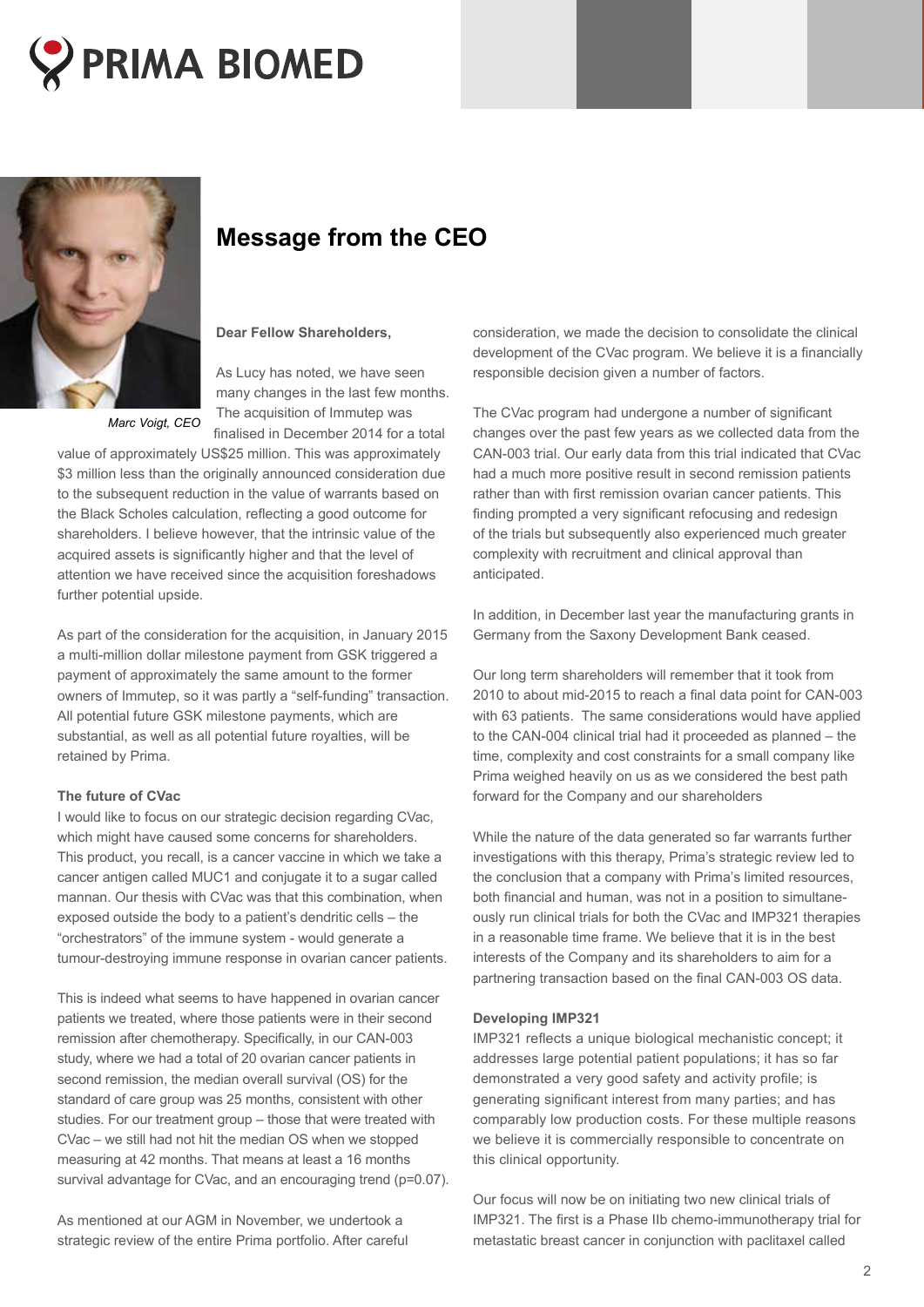AIPAC (Active Immunotherapy PAClitaxel). After a smaller safety run-in phase that will extend into 2016 and will yield valuable safety, pharmacokinetic and pharmacodynamic data, AIPAC will proceed to recruit around 200 patients with HER-2 negative metastatic breast cancer, randomising them 1:1 with double-blinding (i.e. neither the patient nor the investigator knows about the nature of the injected product) to either standard-of-care paclitaxel plus placebo or paclitaxel plus IMP321. The second new clinical trial of IMP321 is a Phase I trial together with an immune checkpoint inhibitor.

These two clinical trials will underpin our position as a central player in the rapidly emerging field of immuno-oncology, where we believe the greatest commercial opportunity currently resides. In addition we have been able to generate new and exciting intellectual property in our research lab outside of Paris. The year ahead for Prima is undoubtedly going to be a busy one. The acquisition of Immutep has provided us with a strong pipeline of multiple products, an asset base that is essential for an emerging biotechnology company.

The planning for IMP321 clinical trials has begun in earnest, with manufacture of IMP321 already completed. The European Medicines Association (EMA), the agency responsible for evaluating medicines use in the European Union, has endorsed the development program of IMP321 in metastatic breast cancer. We expect to start the clinical development of IMP321 in the fourth quarter of this calendar year and are very excited about the potential of this interesting cancer immunotherapy program. In addition, Prima BioMed now has an active research and clinical discovery laboratory headed by our Chief Scientific Officer, Frédéric Triebel, that we believe will generate exciting new LAG-3 based products over the longer term.

In the past few months – which have been challenging for our shareholders - we have been working hard to create a new Prima BioMed with multiple product candidates, new research capabilities, new intellectual property, strong and significant pharma partners and very capable new colleagues like our CSO & CMO Prof. Dr Frédéric Triebel and Global Head of Investor Relations, Stuart Roberts. Enhancement of these attributes has led to increased interest from various third parties. I am very proud that Prima has been able to secure a funding agreement with Ridgeback Capital, one of the best fundamental biotech investors in the United States.

Significant investment interest is, in itself, a great achievement and means much more than just securing capital to fund our product development pipeline. I believe that this has increased our acceptance, especially in the United States - where we saw an all-time high in our share price and trading volumes since listing in the US in 2012. It also means our NASDAQ listing is of growing importance and we believe, is a positive sign of things to come.

In order to further concentrate volume and liquidity in the appropriate markets via the ASX and NASDAQ, we will delist from the Deutsche Börse.

Even though we have had our share of challenges, beyond those which are a normal part of being a small biotech company, I firmly believe that the future of Prima is very promising and I look forward to reporting on our further progress.

> **Yours sincerely, Marc Voigt**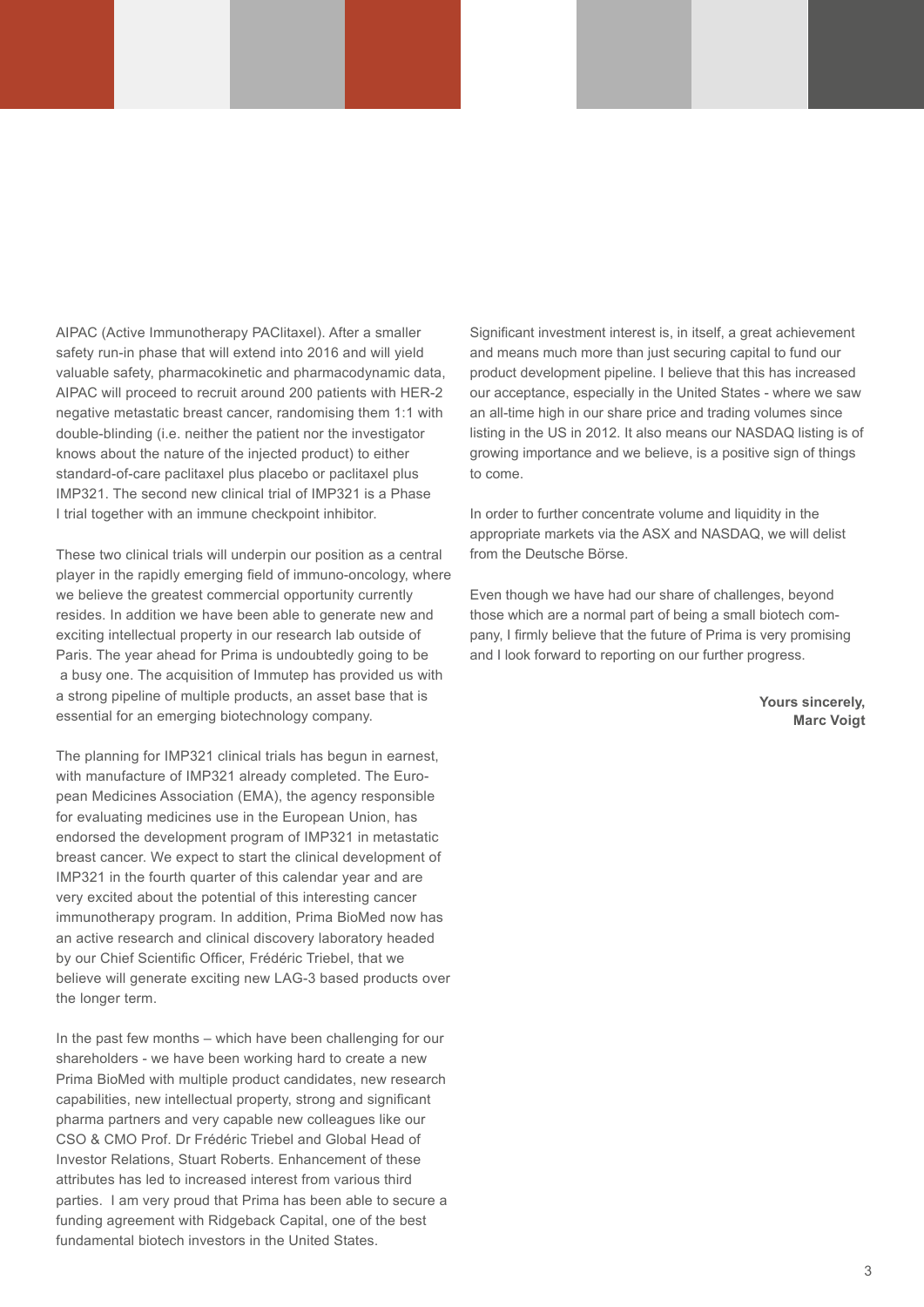

### **Q&A with Stuart Roberts**

Stuart Roberts joined Prima in January as our Global Head of Investor Relations. He was formerly a well-respected and recognised analyst in the healthcare and biotechnology sectors at Baillieu Holst and Bell Potter Securities in

*Stuart Roberts*

Sydney. Prior to that, in 2002, he established the market-leading Life Sciences equity research franchise at Southern Cross Equities. Stuart has a Master's Degree in Finance from Finsia.

### **Question: You are an equities analyst by background. What got you interested in biotechnology?**

Answer: In 2002 I was asked by my firm to do some work on an ASX-listed antibody drug developer called Peptech. I took a lot of time with that report and came away impressed with three things: 1) That biotech had huge potential to benefit patients with new treatments; 2) that those treatments could make biotech companies a lot of money; and 3) that biotechnology was not well understood by the market. Hence one could acquire undervalued assets in the sector.

#### **Question: Has investors' understanding of biotech improved since 2002?**

Answer: Markedly. I think that as the population has aged their interest in healthcare has increased. There's nothing like being sick – or having a friend or family member who is sick – to teach you about the biology of illness and potential treatment solutions. Also, I've seen a lot of companies that have been good at teaching people about their technology, and the people who analyse the sector are getting better at explaining it.

### **Question: What attracted you to come and work full-time for Prima?**

Answer: I had spent 12 years between 2002 and 2014 doing equities research focused on healthcare and biotech, so I felt I had a good eye for value. When Marc Voigt came to see me just after the Immutep acquisition I decided this was too good an opportunity to resist. Here was a company working successfully in one of the hottest areas of drug development today - cancer immunotherapy - where the stock was traded on NASDAQ (an important market for biotech globally) as well as ASX and where Prima's share price was still suffering from the legacy of our September 2013 PFS numbers in CAN-003. I felt a serious re-rating was in order.

#### **Question: Why is LAG-3 important to Prima?**

Answer: All through 2014 I kept on hearing about "checkpoint inhibitors" and how effective they were in cancer treatment by taking the brakes off an anti-cancer immune response. But when people were talking about checkpoints they generally meant PD-1, the target of Merck's very valuable Keytruda and BMS's Opdivo drugs. I felt that the search would quickly move to other checkpoints, and LAG-3 was well placed here because it is structurally and functionally similar. I believe LAG-3 has a lot of clinical and economic potential.

### **Question: Why has Prima decided to delist from the Deutsche Börse?**

Answer: We were finding that most of the liquidity in our stock was coming from ASX and NASDAQ with relatively little from the Deutsche Börse. Our stock in Germany can continue to be traded via German OTC markets, at no cost to Prima.

**Question: What's important for Prima going forward, as far as the technology and clinical work is concerned?** Answer: Definitely the upcoming Phase IIb with IMP321 in metastatic breast cancer. We showed in Phase IIa, which was an open label study that we could double the response rate (the percentage of patients whose tumours shrank by >30%) to the chemotherapy drug paclitaxel from 25% to 50% at the six month mark. With Phase IIb, which we expect will initiate in the second half of this calendar year in Europe, we'll be randomising patients to either paclitaxel or paclitaxel plus IMP321 and tracking for survival as well as responses. At the same time we want to see if our drug works synergistically with one of the newer immuno-oncology therapies, and before the year is out we'll start a Phase I proof of concept. This latter study is important because the ease with which drugs can be safely combined for greater effectiveness is important in oncology and particularly in immuno-oncology.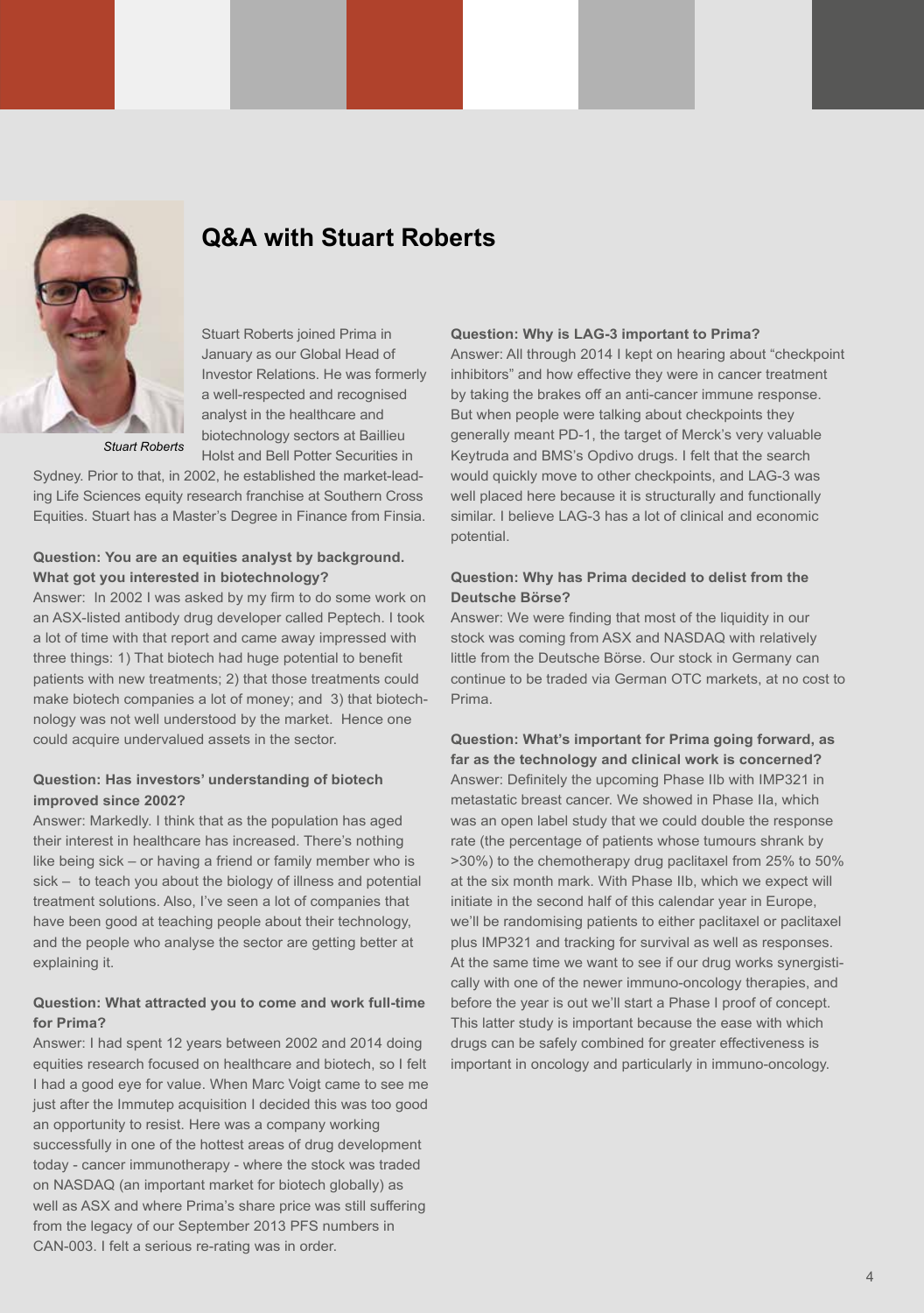

### **Prima in the news**

With our capital raising now announced, Prima will be working hard to market the story to investors and raising awareness of its position in the industry. A montage of some of the more recent media coverage is included here. This is in

addition to the extensive efforts of CEO, Marc Voigt and the team in marketing the business directly to potential investors and industry partners.



# **Prima awarded Health Care Deal of the Year (Europe) 2014**

Finance magazine Acquisition International's M&A Awards has awarded Prima the "Deal of the Year (Europe)" for the recent acquisition of Immutep. The magazine recognises excellence in all areas of M&A.

An article outlining the award was published in the January 2015 edition of the magazine, which is read by venture capitalists, financiers and investors.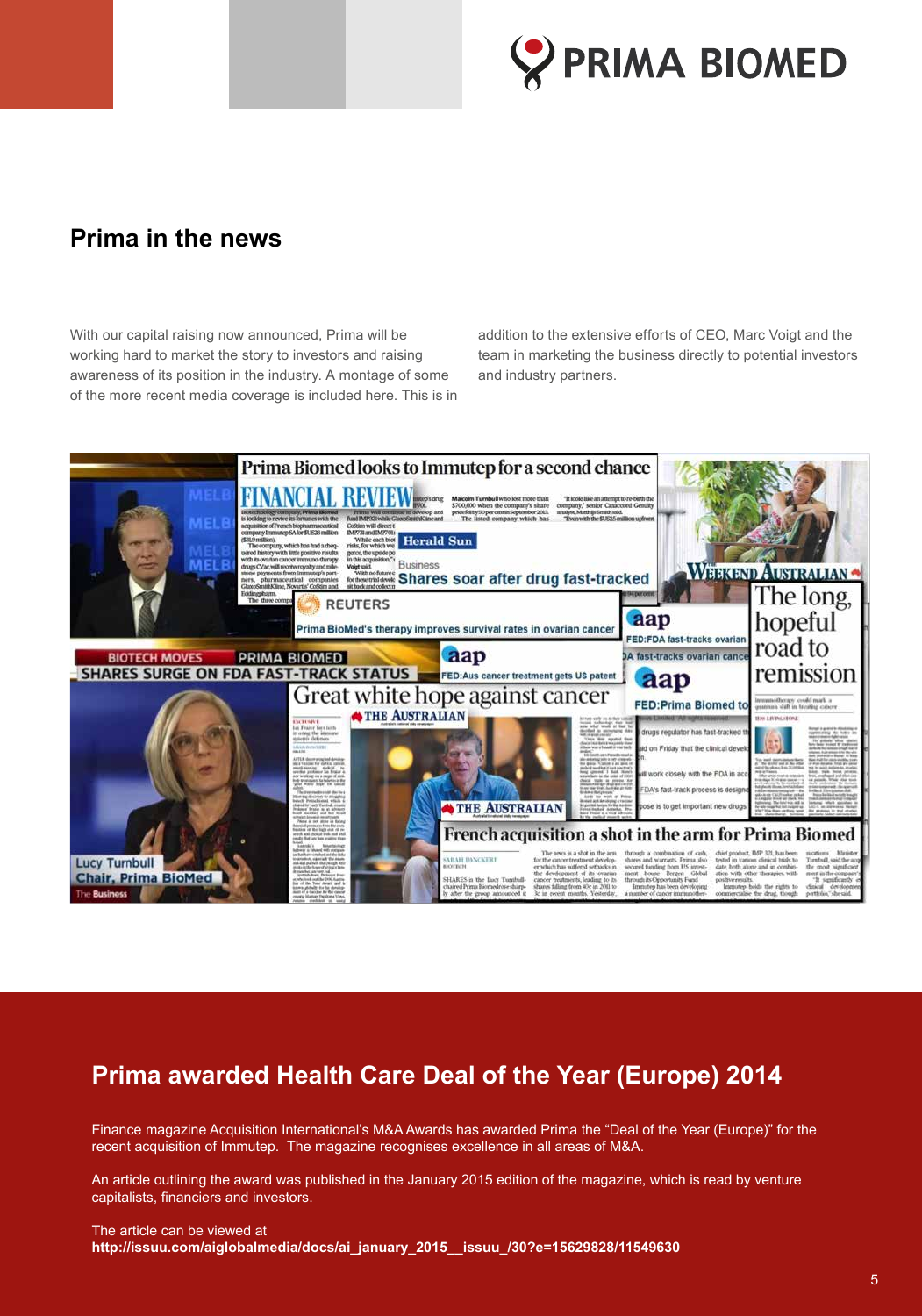

# **A message from Professor Triebel**

#### **Bonjour from Paris,**

I have now been with Prima BioMed full-time for five months and it has been a privilege to work with Marc Voigt and his capable team of professionals as far afield Australia, the US and Germany. It gives me a lot of pleasure to see our LAG-3 science now positioned to move forward

*Frédéric Triebel, PhD*

quickly under the aegis of Prima, having been involved with this important checkpoint since its discovery in 1990, and watched it emerge into the limelight as the Immuno-Oncology Revolution got started around 2010.

Over the course of my scientific career I have collaborated with a number of biotech companies, and I firmly believe that LAG-3 will prove a 'company maker' in terms of our science for Prima. We have our core collaborations with GlaxoSmithKline and Novartis that should continue to generate revenues for Prima. We also have other collaborations that could potentially take on a life of their own. Consider for example that IMP321 is partnered with Eddingpharm in China and Taiwan. Prima and Eddingpharm have joined forces to have several clinical-grade IMP321 batches be manufactured by WuXi Apptech in Shanghai according to EU, US and Chinese pharmacopeias, which is now complete.

Eddingpharm will be armed to start clinical studies in China as local regulations require innovative products to be tested on Chinese patients in order to be manufactured in China. Considering the present size of the health care sector in China and its annual growth rate close to 15%, as well as China-specific regulations favouring local companies, it was important to secure such a deal early on to secure access to this market, which means for the time being milestone payments to Prima as well as substantial future royalties. Also, Prima is now working with a major Japanese company. Specifically, we announced on 11 May our collaboration with NEC Corporation and Yamaguchi University on a combination of IMP321 with a peptide vaccine. The work is being done at Yamaguchi University, in southern Japan, and NEC is funding it. The Yamaguchi team are looking to see whether our product will adjuvant (that is, 'boost') their vaccine in hepatocellular cancer, which is the primary liver cancer so common in Asia. We have generated data in the past showing that our product is a potentially powerful vaccine adjuvant, and for us the Yamaguchi collaboration suggests the potential to broaden the application of IMP321. I believe there will be many more such collaborations going forward.

#### **Understanding LAG-3**

I want to focus now on what LAG-3 and IMP31 actually are, to help you understand why Prima paid approx. US\$25m to acquire Immutep, the company I co-founded in 2001.

LAG-3 is one of a growing number of molecules referred to as an "immune checkpoint" that are gaining popularity in the immuno-oncology field. To explain how they work, I often use the analogy of an intersection with traffic lights that control whether the body's natural immune response can proceed or not. The cells of a person's immune system need to proceed through a series of intersections to arrive at the location of the cancer cells they are targeting. If the immune cells are faced with a red light at any intersection, the immune system receives an inhibitory signal that stops it from proceeding. If the immune system receives a green light, the immune cells are allowed to proceed.

Tumour cells and viruses have evolved ways to control these signals and override the normal function of the immune system. In some cases, such as with autoimmune disease, we are born with defects that mean our signals don't work properly.

While we have learned a great deal over the last two decades, I think it is fair to say that scientists like myself and colleagues are just beginning to understand these new molecules and the way they interact with one another. The ability to influence the control of these signals will be a very powerful way of fighting cancer and autoimmune disease. It's a new field of science and LAG-3 is gaining a reputation as being a key player in future therapies.

Imagine you are trying to navigate a series of intersections to get to your final destination; you might receive a red light at one intersection so you are diverted to take another route to try and get to your destination. Many intersections must be navigated and there are lots of immune checkpoints that can be involved in how easily you can get there. Some checkpoints may be a complete dead-end while others may send you along the wrong route. Getting the right checkpoints along the way will allow you to get to your destination and overcome any negative signals from the cancer cell or silence the wrong signals that happen in autoimmunity.

IMP321 is what we call an immune activator. It gives the immune system the green light to proceed with its beneficial activity to present cancer antigens to T cells so that they can start killing any cancer cells that have that antigen. Prima intends to use IMP321 as an "adjuvant to chemotherapy".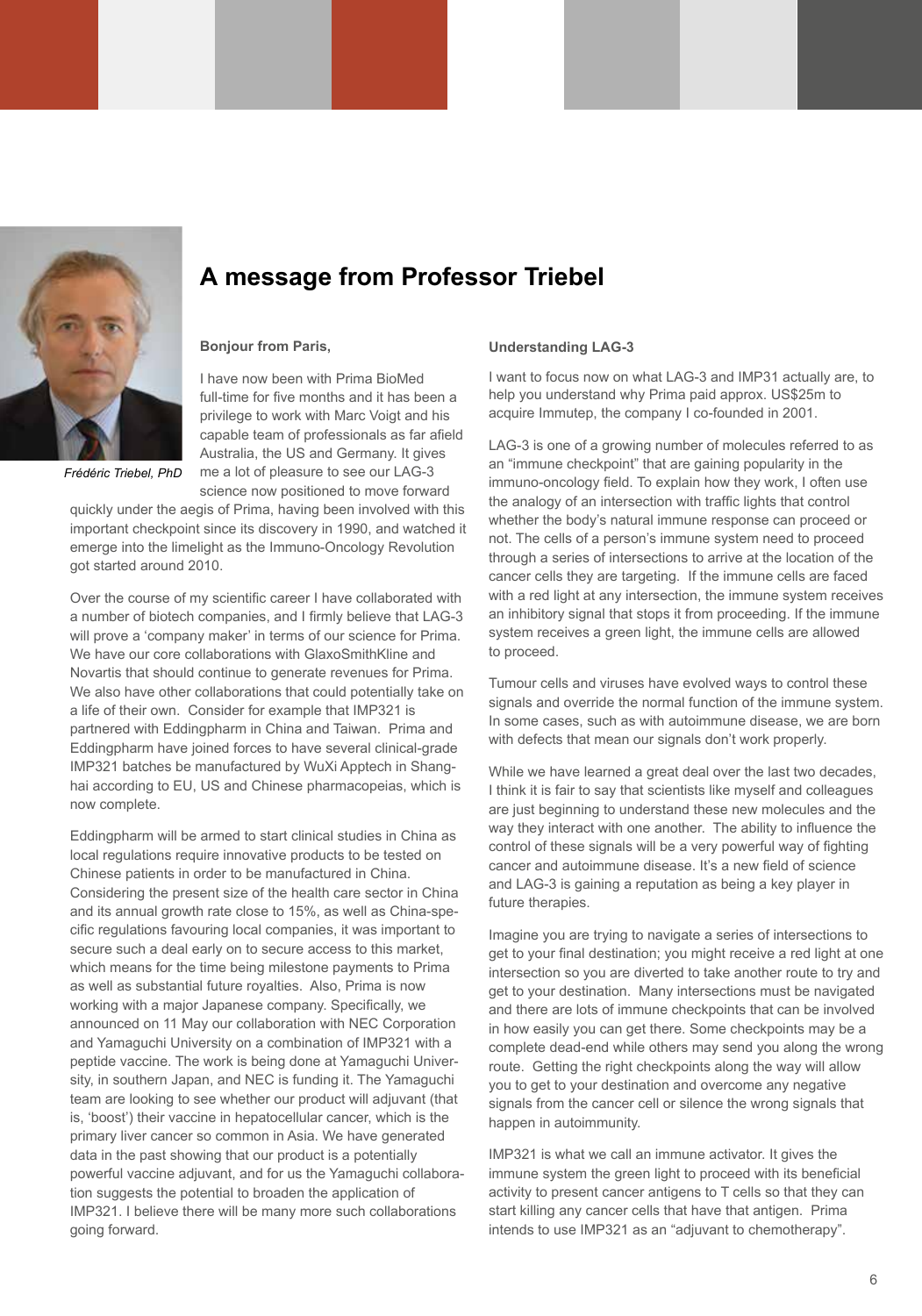This means when used in addition to chemotherapy, the response generated to the cancer is greater than it would have been if chemotherapy was given on its own – it's a turbo boost.

When a patient is treated with chemotherapy first, there are lots of dying cancer cells that are being processed by our immune system. If we treat these patients with IMP321 the day after chemotherapy, the antigens from these dying cells can be better recognised and the turbo boost provided to the T cells allows them to proceed with their job of killing the cancer cells. Results to date in metastatic breast cancer have shown that IMP321 was able to increase the response rate at six months in these patients from the 25% expected of paclitaxel to 50% for IMP321 plus paclitaxel.

Prima will commence further trials using IMP321 with other immune checkpoint molecules in combination therapy in an attempt to fine tune more of the signals required to treat cancer. "Combo treatment" as this is now called, combining two immunotherapies with complementary mechanisms of action on immune cells, especially when these are synergistic, is now a key term in the immuno-oncology field. The goal is to raise the bar from 30% (i.e. the result obtained in metastatic melanoma or lung cancer patients treated with anti-PD-1 antibodies) to 50% and more in long-term remissions for the majority of advanced cancer patients (i.e. the ones with incurable disease).

Other LAG-3 products are being developed by our partners GSK and Novartis. The role these products play in generating red or green signals at their respective intersections are different to each other and different to IMP321.

The concept behind IMP731 (GSK) is that it depletes (that is, 'kills') the very few T cells that are attacking normal tissues and are involved in autoimmunity. This is potentially a game changer in the field as current treatments are addressing the symptoms (e.g. inflammation) and not the cause of the disease. Indeed, a single injection of a depleting LAG-3 antibody was shown to induce a long term remission in a monkey model of psoriasis. In autoimmunity, the cells of the immune system are essentially stuck at an intersection because they are waiting for a green light signal that will allow them to proceed through the intersection; that signal never comes because of a defect, so the 'stuck' cells then begin to attack their environment. The antibody that Immutep created cannot change the signals, but it can kill the cells that are stuck at the intersection so that they stop causing damage. GSK licensed the rights to that antibody in

2010 and over these last 5 years have improved it to work more effectively in patients.

IMP701, which is partnered with Novartis, is a blocking antibody that works to stop the immune system from receiving a negative signal at an intersection. By blocking that negative (red light) signal, the T cells are allowed to do their job and go forwards in their journey to start attacking the cancer cells.

The immune checkpoint system is complex and we are learning more all the time. Immutep has a laboratory in Paris South University and my staff there are working to both understand how the pathway works and to identify other ways of controlling the signals given at these intersections/ checkpoints so that we can attempt to more manually control immune responses.

> **Yours sincerely, Frédéric Triebel**